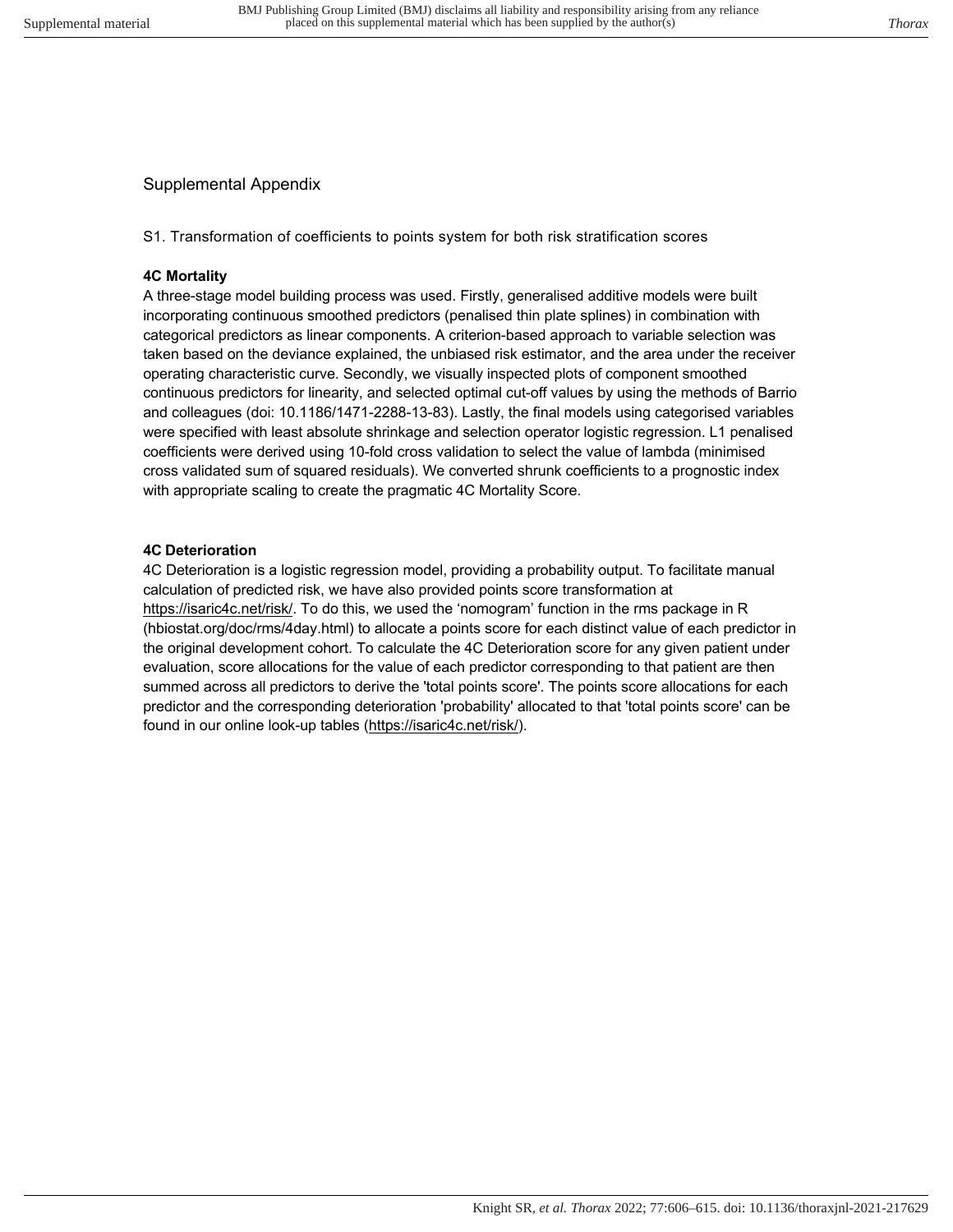#### S2. Distribution of missing data across cohort

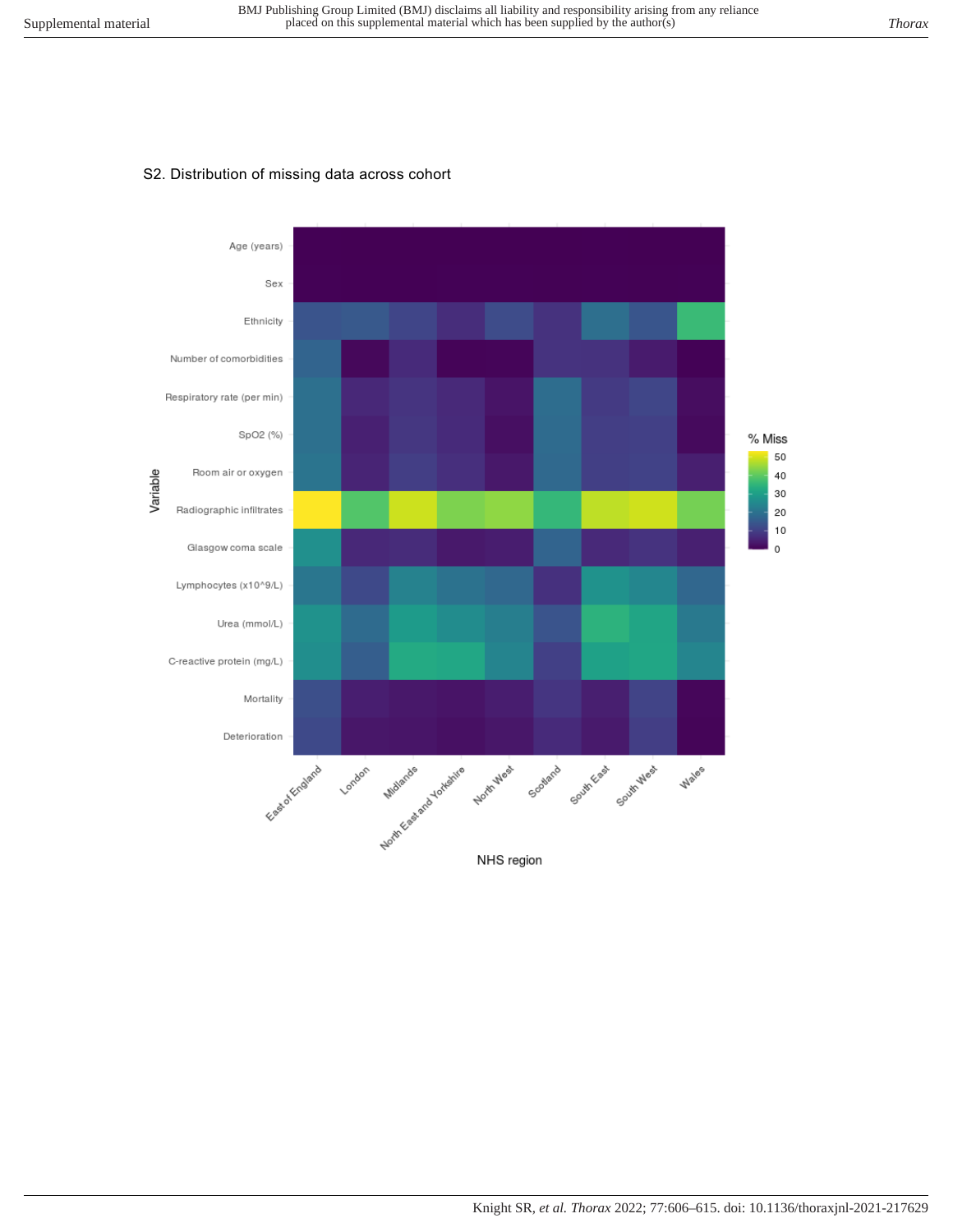S3. Sensitivity, specificity, positive predictive values (PPVs), and negative predictive values (NPVs) of the 4C Mortality Score within the validation cohort (n=76 588 participants), estimated across each of ten multiply imputed datasets and pooled using Rubin's rules.



Each metric is shown across the full range of probability thresholds for the model predictions for illustration. The distribution of predictions is shown in the histogram. Positive predictive value at a threshold of 0% and negative predictive values at a threshold of 100% reflect prior probability due to the overall observed risk of mortality in the validation cohort.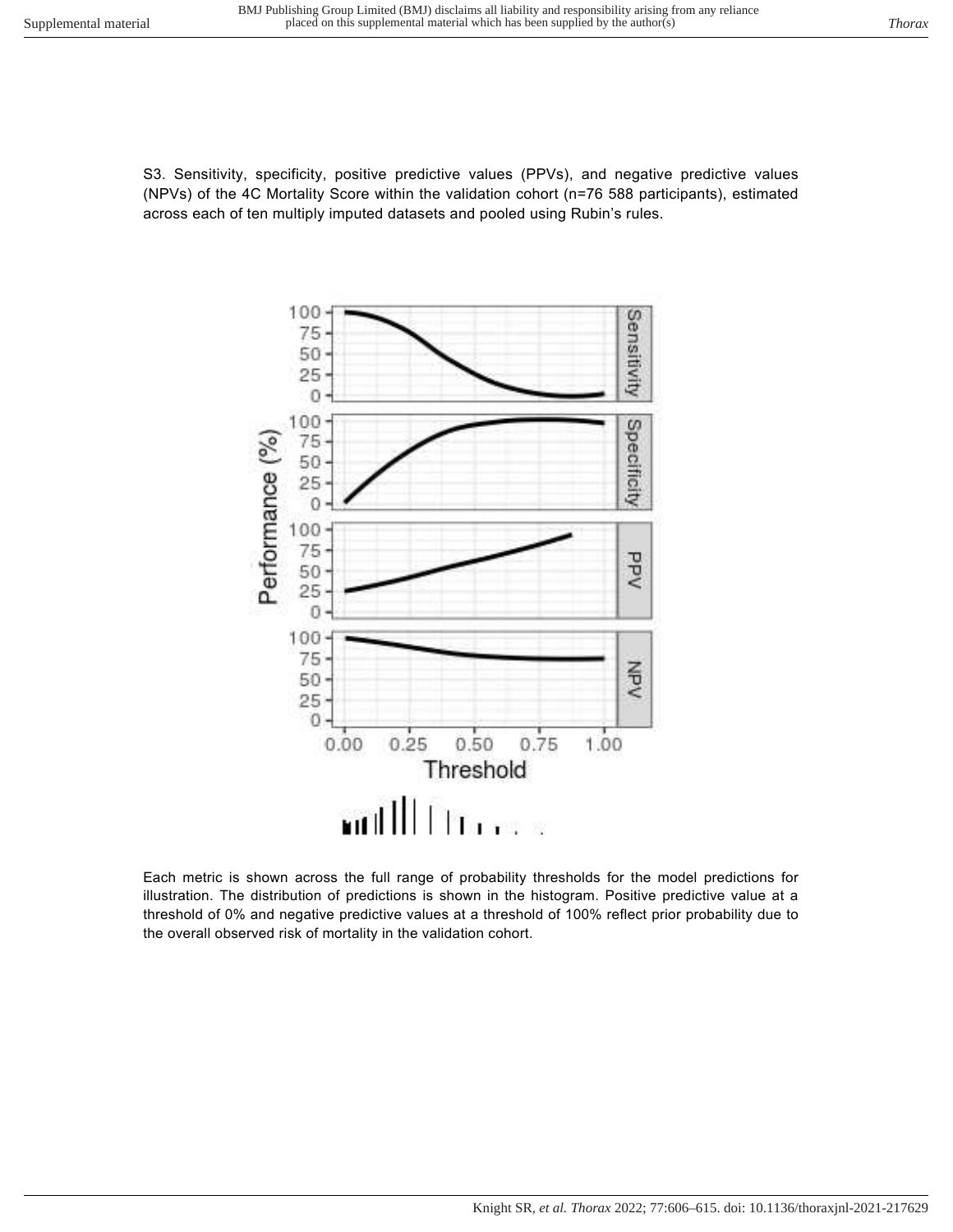S4. Sensitivity, specificity, positive predictive values (PPVs), and negative predictive values (NPVs) of the 4C Deterioration Score within the validation cohort (n=76 588 participants), estimated across each of ten multiply imputed datasets and pooled using Rubin's rules.



Each metric is shown across the full range of probability thresholds for the model predictions for illustration. The distribution of predictions is shown in the histogram. Positive predictive value at a threshold of 0% and negative predictive values at a threshold of 100% reflect prior probability due to the overall observed risk of deterioration in the validation cohort.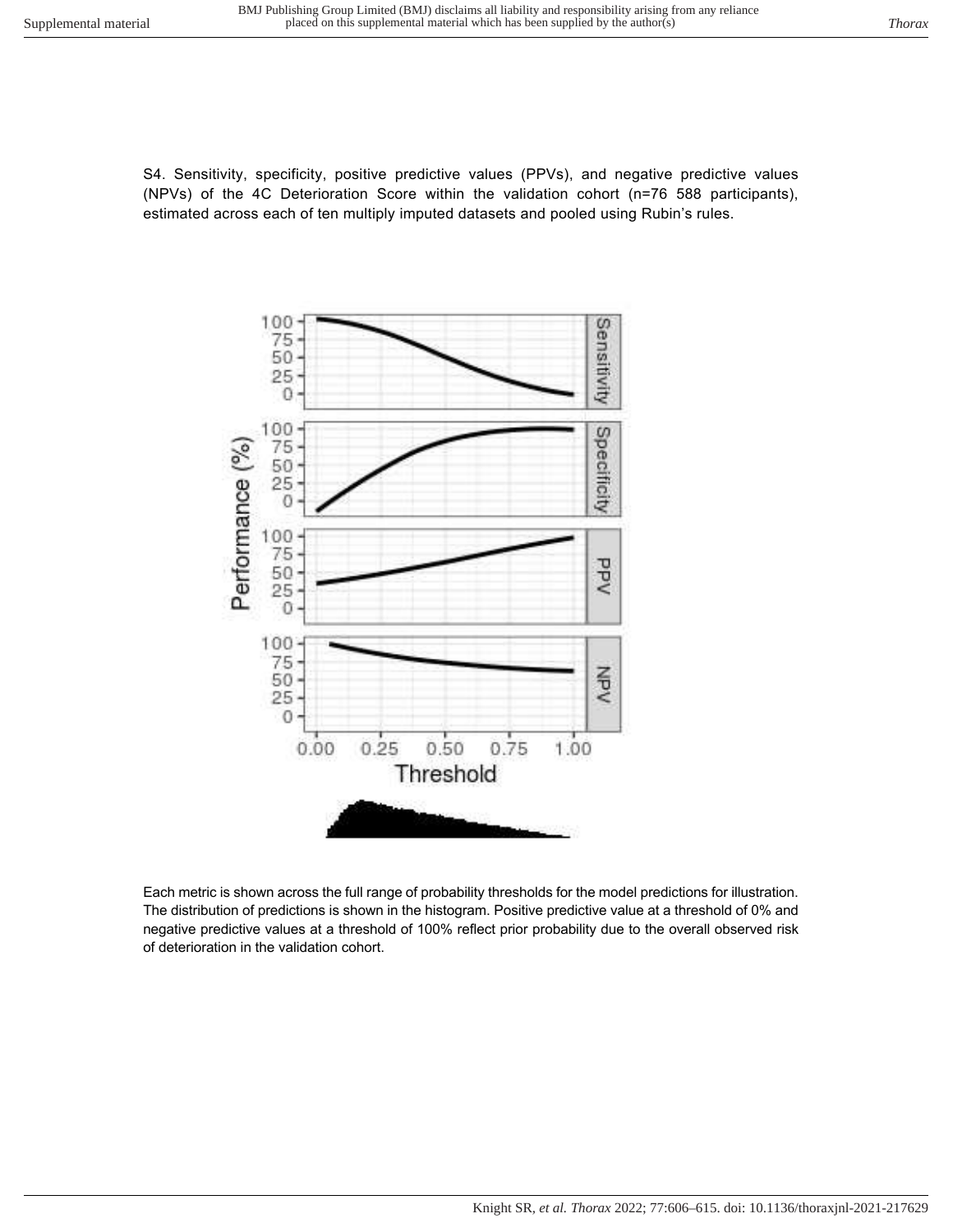S5. Standardised net benefit at different risk thresholds of treating no patients (black line) and treating all patients (black dashed line) compared to 4C Mortality (A) and 4C Deterioration (B) scores



High Risk Threshold

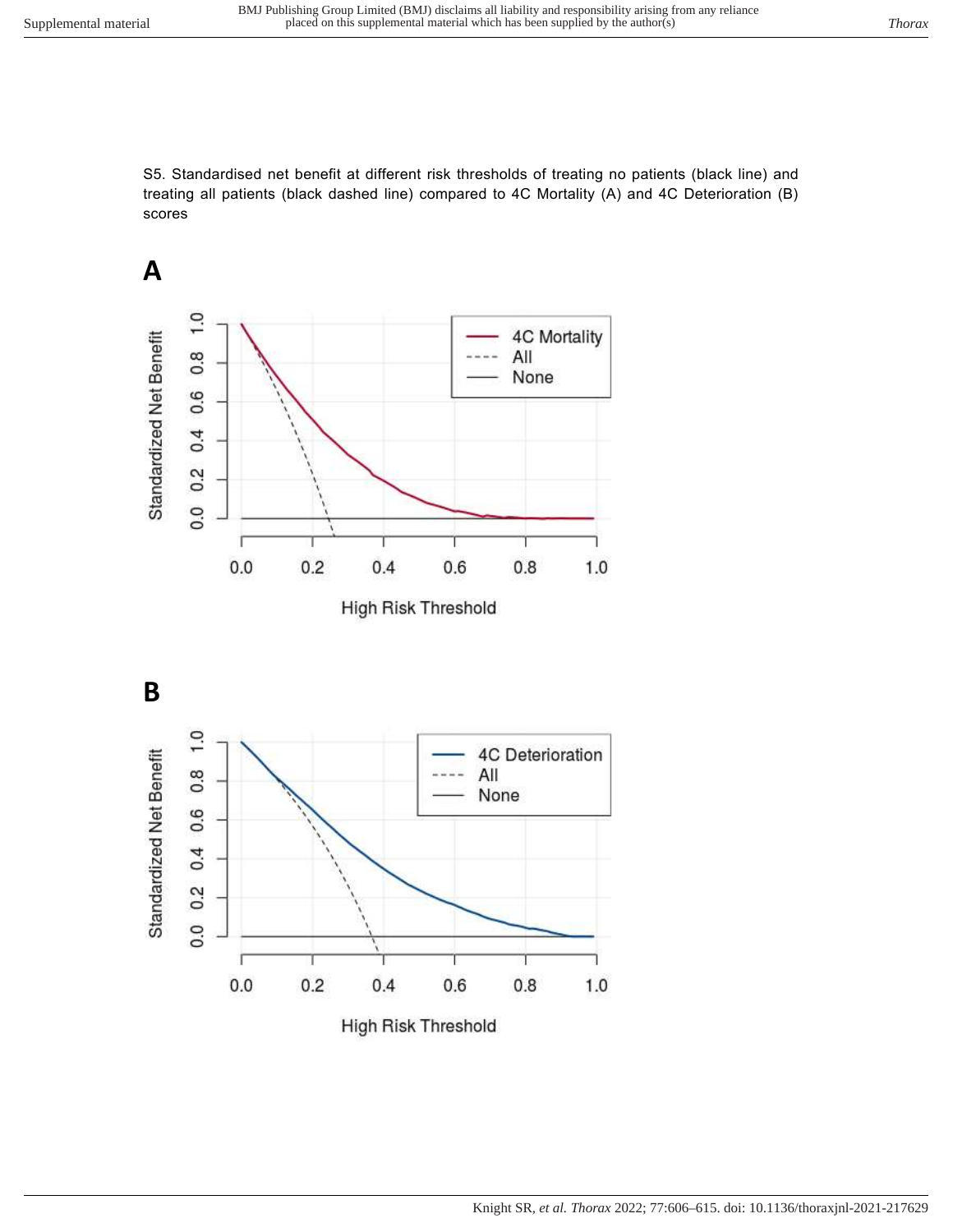#### S6. Complete case discrimination and calibration for 4C Mortality and 4C Deterioration Score. Random-effects meta-analysis was performed across each NHS region



CITL = calibration-in-the-large. Events / N are shown for each region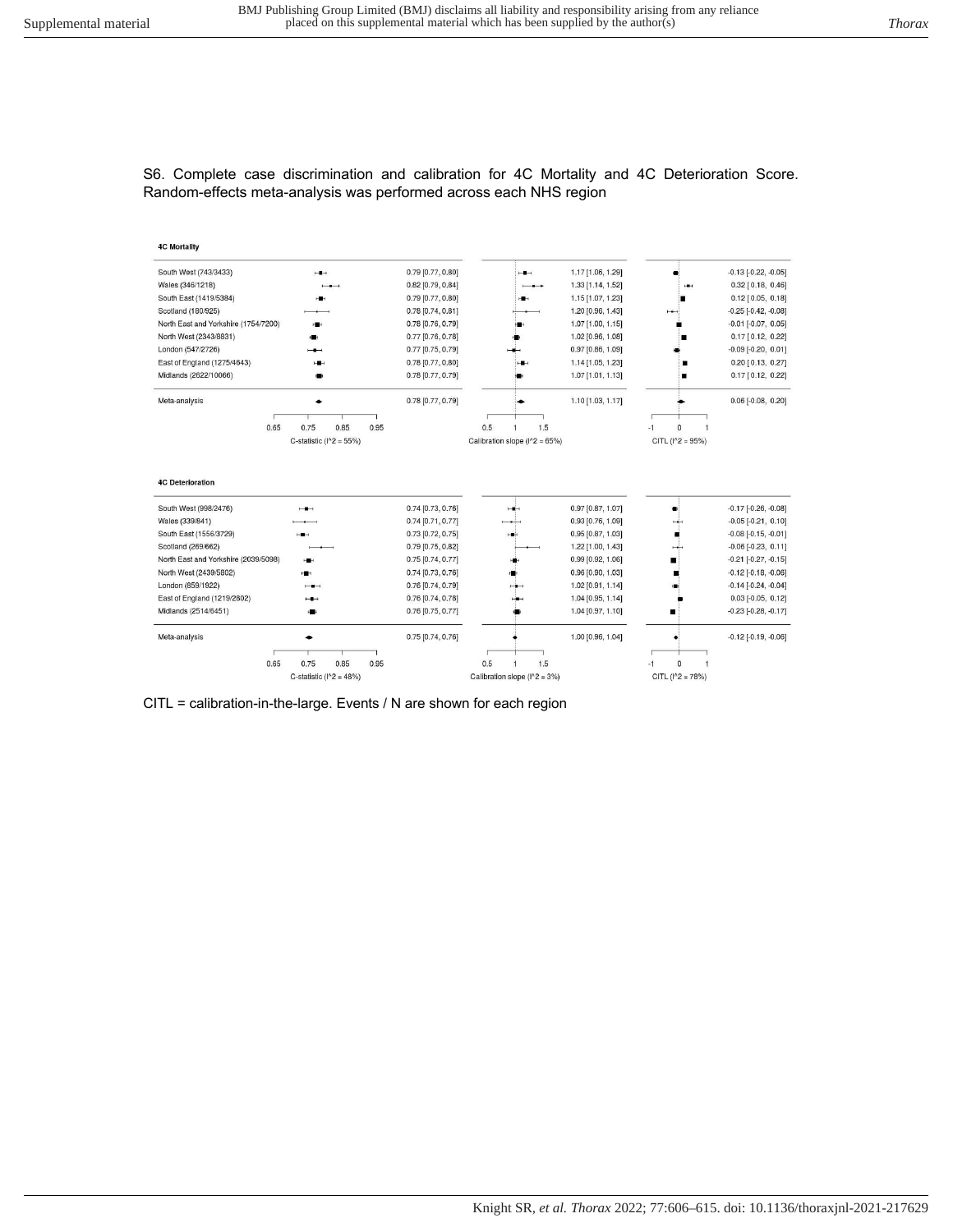S7. Calibration curves for 4C Mortality and 4C Deterioration Score across complete case cohort. Scores fitted using original derivation cohorts, with predictions from validation dataset and loess curve fitted through predictions. Grey shading represents 95% confidence intervals

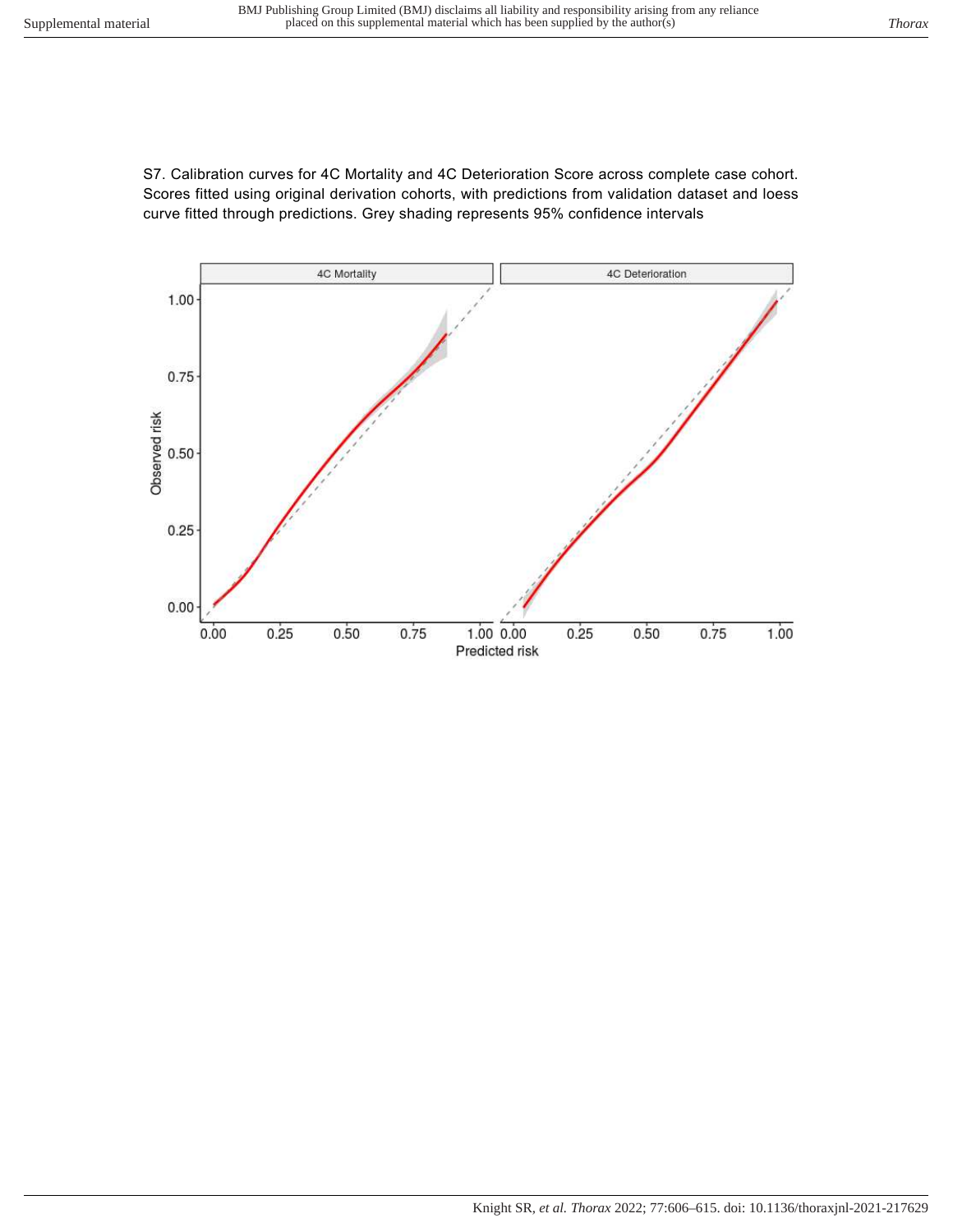# S8. Discrimination and calibration for 4C Mortality and 4C Deterioration Score. Random-effects meta-analysis was performed across ethnicity for each metric



CITL = calibration-in-the-large. Events / N are shown for each region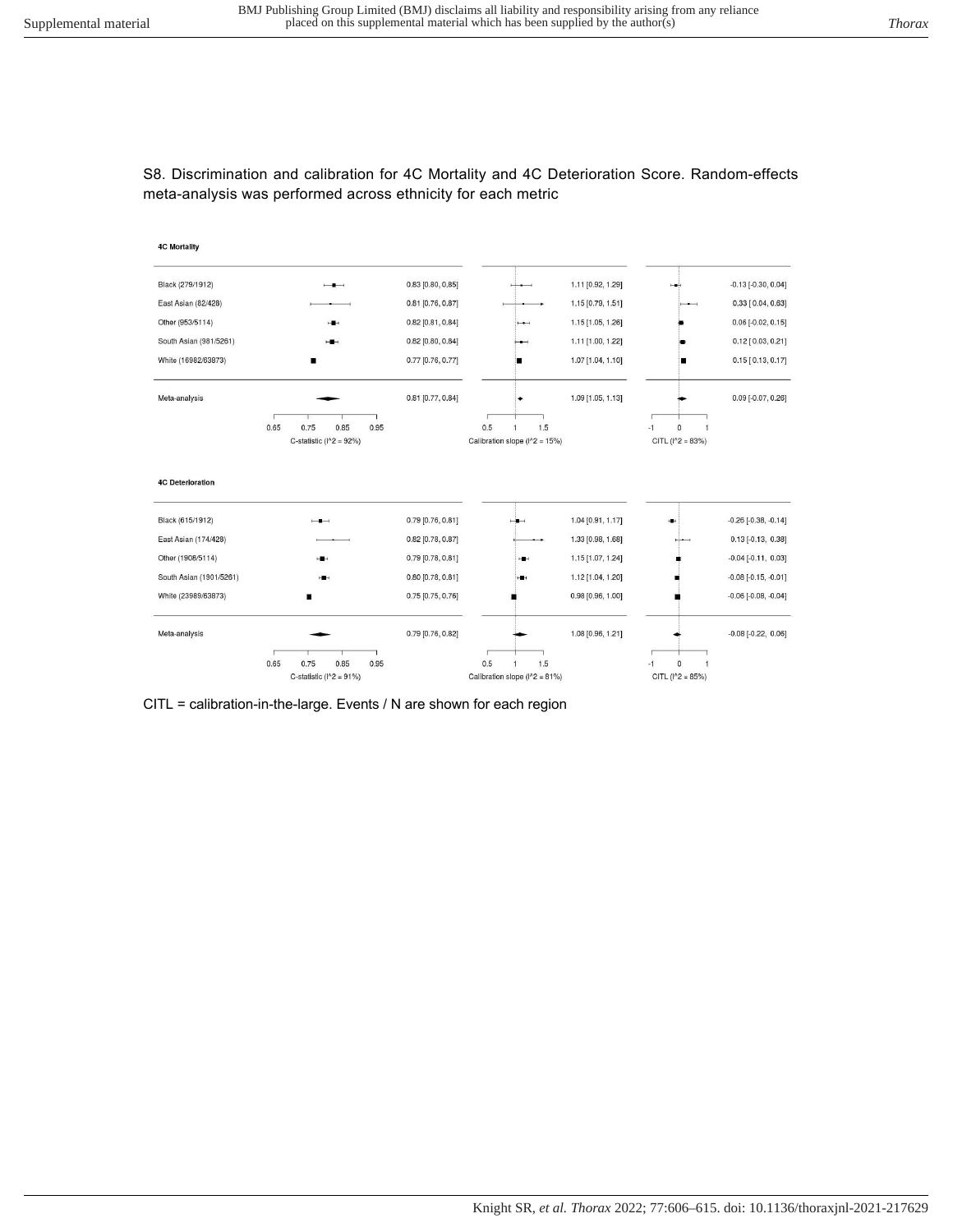### S9. Complete case discrimination and calibration for 4C Mortality and 4C Deterioration Score. Random-effects meta-analysis was performed across each ethnicity



CITL = calibration-in-the-large. Events / N are shown for each region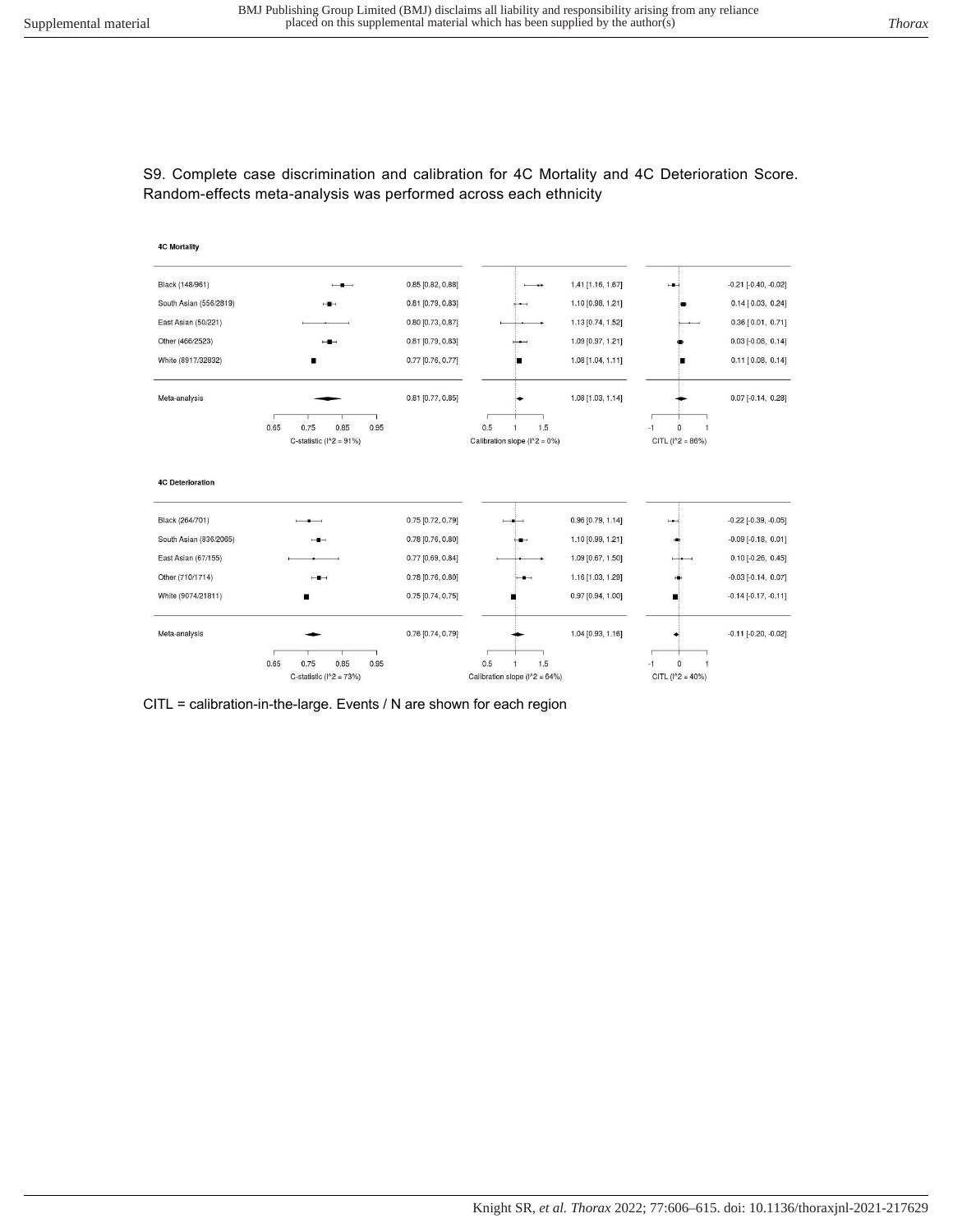# S10. Change in unadjusted mortality rates over time stratified by age, with loess curve fitted to demonstrate relationship between month of admission and mortality

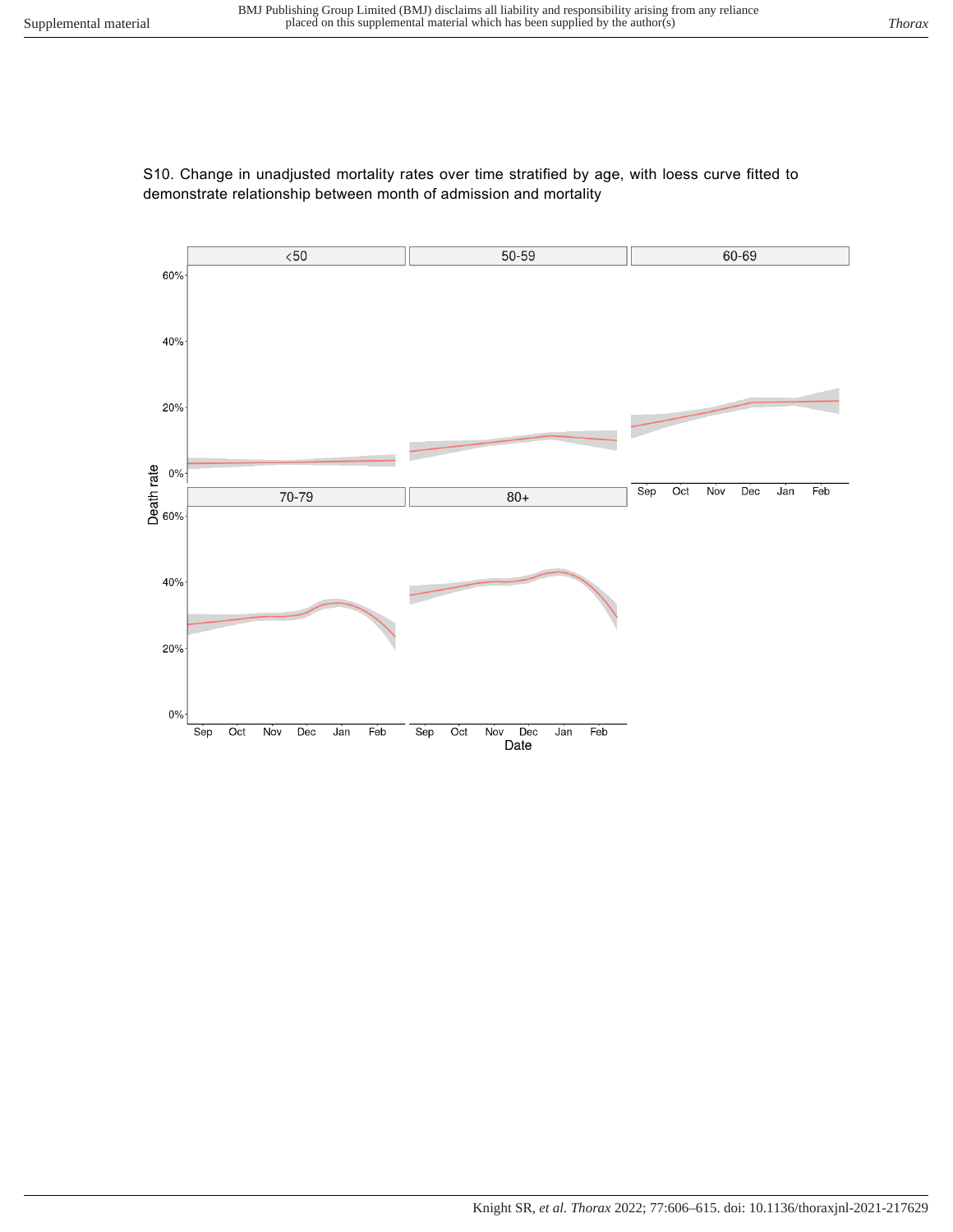### S11. Discrimination and calibration for 4C Mortality and 4C Deterioration Score. Random-effects meta-analysis was performed across month of admission for each metric



CITL = calibration-in-the-large. Events / N are shown for each region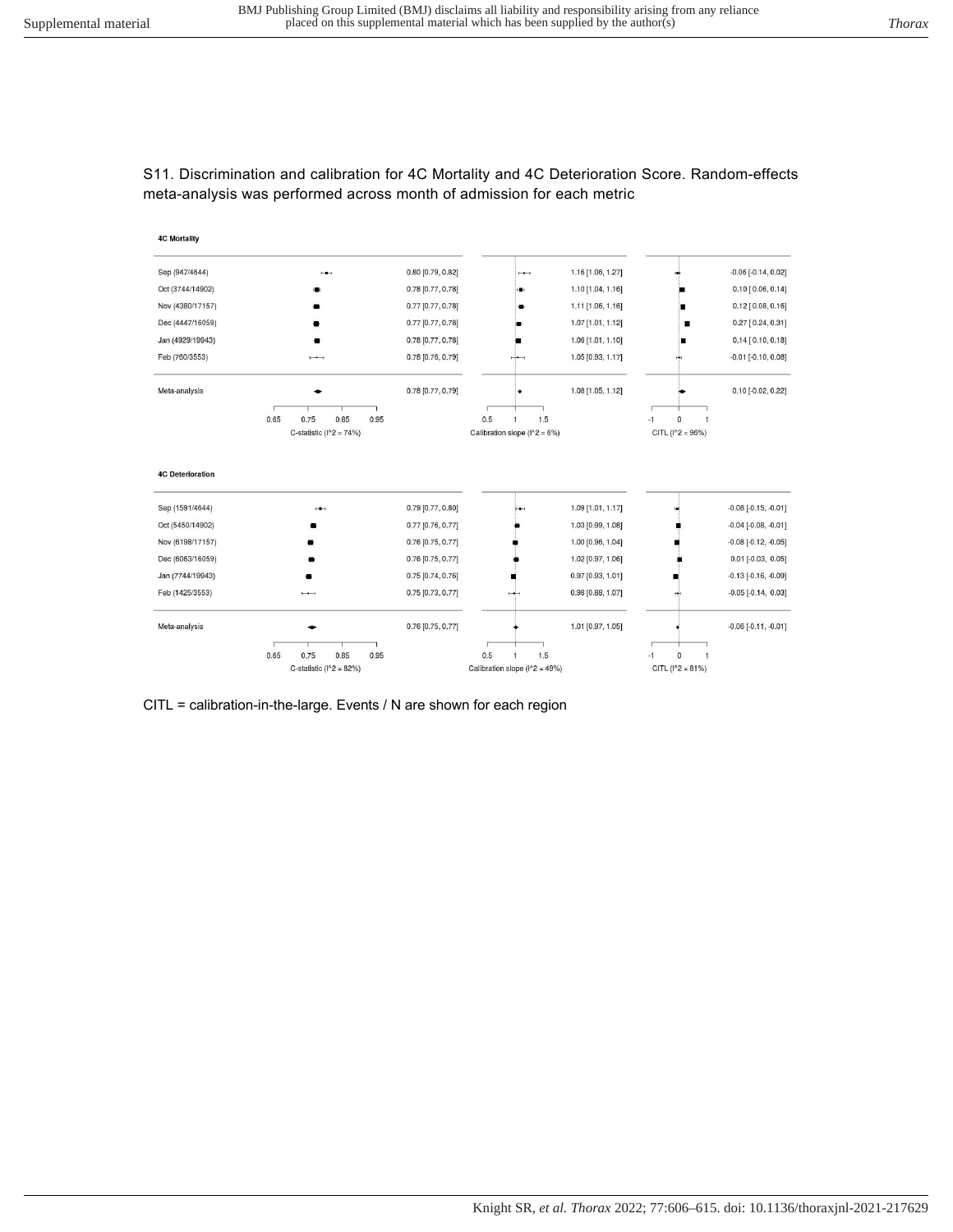



Confidence intervals are not shown as calibration plots were fitted across 10 stacked multiply imputed datasets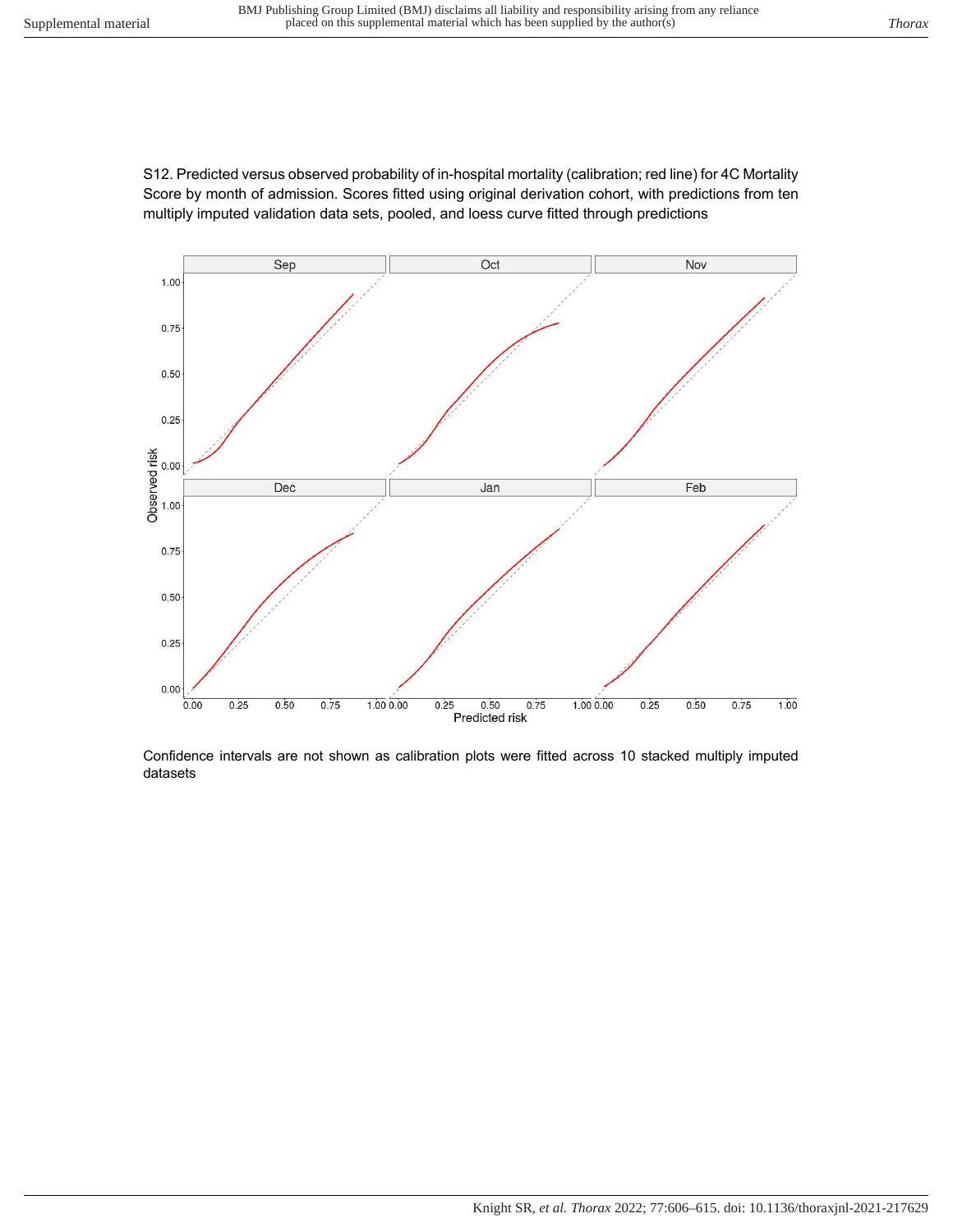S13. Predicted versus observed probability of in-hospital mortality (calibration; red line) for 4C Deterioration Score by admission month. Scores fitted using original derivation cohort, with predictions from ten multiply imputed validation data sets, pooled, and loess curve fitted through predictions



Confidence intervals are not shown as calibration plots were fitted across 10 stacked multiply imputed datasets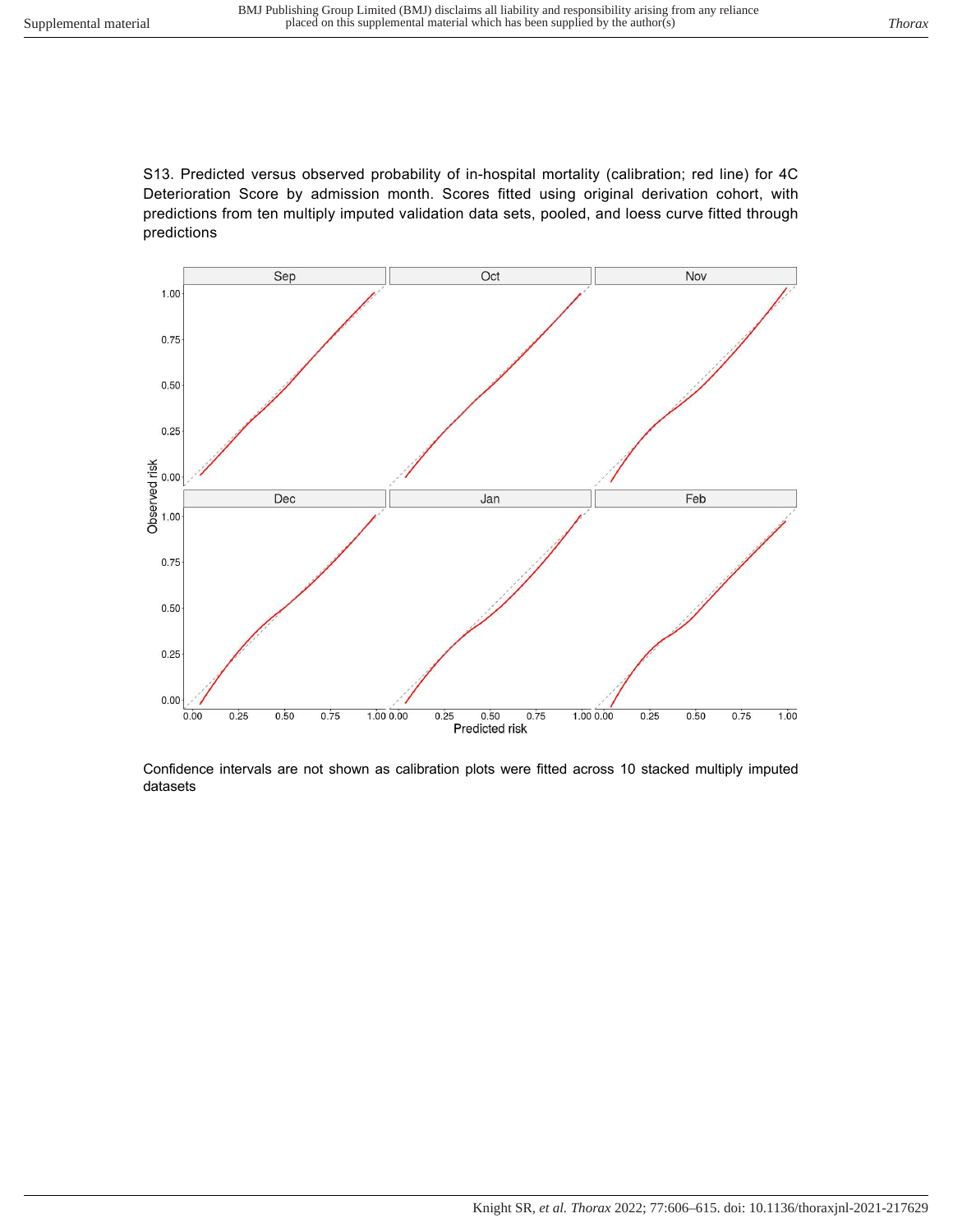| S14. Recalibrated 4C Mortality Score probabilities for each index value |  |  |  |
|-------------------------------------------------------------------------|--|--|--|
|                                                                         |  |  |  |
|                                                                         |  |  |  |

| 4C Mortality Score | 4C Mortality Probability (%) | Original validation cohort mortality (%) |
|--------------------|------------------------------|------------------------------------------|
| $\mathbf 0$        | 0.4                          | 0.0                                      |
| $\mathbf 1$        | 0.9                          | 0.3                                      |
| $\overline{2}$     | 1.3                          | 0.8                                      |
| $\sqrt{3}$         | 2.5                          | 2.3                                      |
| $\pmb{4}$          | 4.0                          | 4.8                                      |
| 5                  | 5.8                          | $7.5\,$                                  |
| $\,6$              | 8.7                          | 7.8                                      |
| $\overline{7}$     | 10.5                         | 11.7                                     |
| $\,8\,$            | 14.5                         | 14.4                                     |
| $\boldsymbol{9}$   | 19.9                         | 19.2                                     |
| $10$               | 25.3                         | 22.9                                     |
| 11                 | 31.2                         | 26.9                                     |
| 12                 | 37.7                         | 32.9                                     |
| 13                 | 44.7                         | 40.1                                     |
| 14                 | 51.3                         | 44.6                                     |
| 15                 | 57.3                         | 51.6                                     |
| 16                 | 64.0                         | 59.1                                     |
| 17                 | 68.7                         | 66.1                                     |
| 18                 | 77.6                         | 75.8                                     |
| 19                 | 79.6                         | 77.3                                     |
| 20                 | 87.3                         | 82.9                                     |
| 21                 | 96.1                         | 87.5                                     |